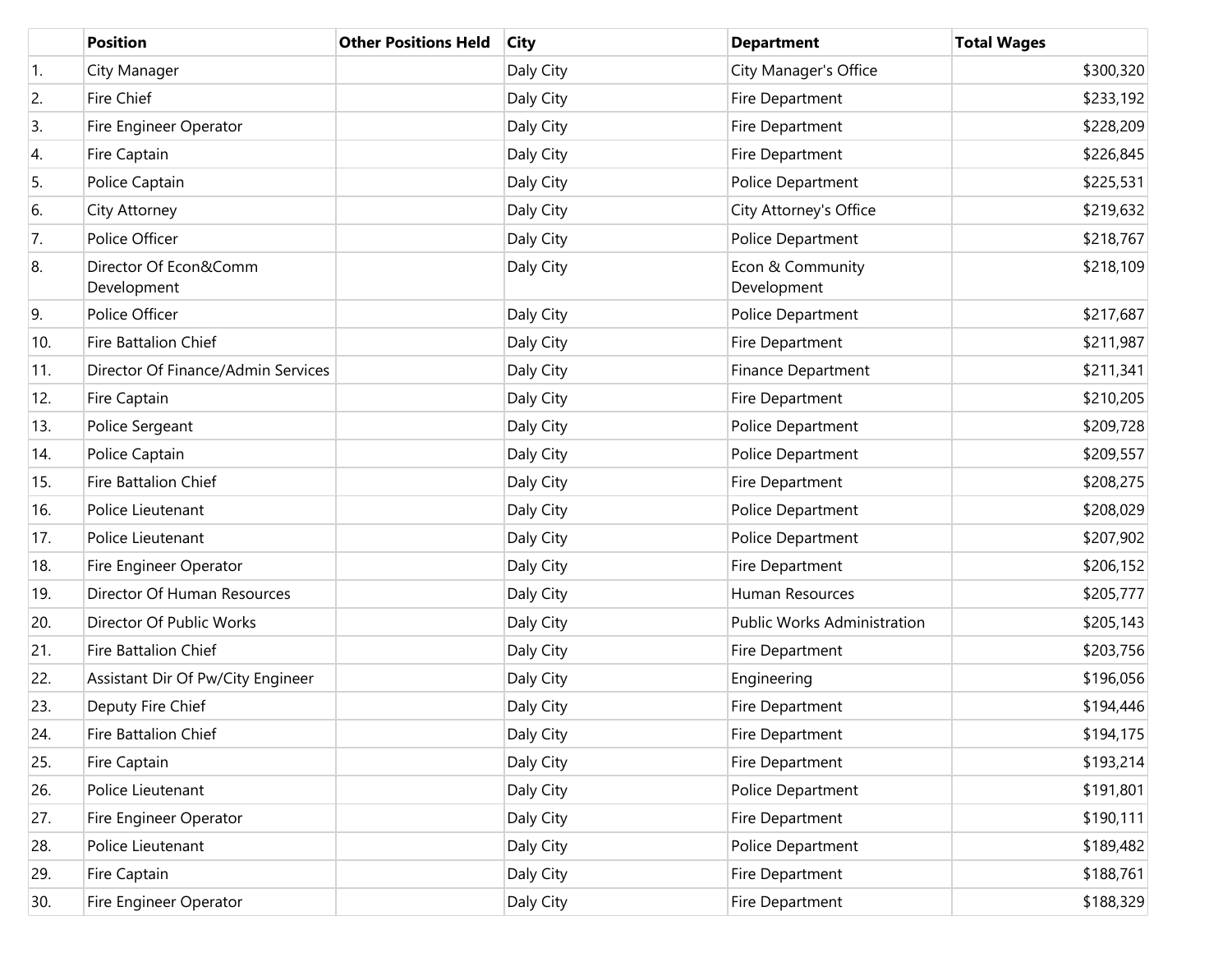| 31. | Police Lieutenant                       | Daly City | Police Department                     | \$188,239 |
|-----|-----------------------------------------|-----------|---------------------------------------|-----------|
| 32. | Police Lieutenant                       | Daly City | Police Department                     | \$185,743 |
| 33. | Director Of Water/Wastewater            | Daly City | W/Ww Administration                   | \$184,990 |
| 34. | Fire Captain                            | Daly City | Fire Department                       | \$184,940 |
| 35. | Fire Captain                            | Daly City | Fire Department                       | \$183,127 |
| 36. | Director Of Library/Recreation          | Daly City | Libr/Rec Admin                        | \$182,788 |
| 37. | Fire Captain                            | Daly City | Fire Department                       | \$180,890 |
| 38. | Fire Captain                            | Daly City | Fire Department                       | \$180,725 |
| 39. | Fire Captain                            | Daly City | Fire Department                       | \$180,013 |
| 40. | Fire Engineer Operator                  | Daly City | Fire Department                       | \$180,009 |
| 41. | Plant & Equip Maintenance<br>Supervisor | Daly City | W/Ww Plant & Equipment<br>Maintenance | \$177,947 |
| 42. | Police Sergeant                         | Daly City | Police Department                     | \$174,980 |
| 43. | Police Officer                          | Daly City | Police Department                     | \$173,891 |
| 44. | Police Sergeant                         | Daly City | Police Department                     | \$173,426 |
| 45. | Fire Engineer Operator                  | Daly City | Fire Department                       | \$173,269 |
| 46. | Deputy Fire Chief                       | Daly City | Fire Department                       | \$172,447 |
| 47. | Fire Captain                            | Daly City | Fire Department                       | \$172,360 |
| 48. | Firefighter                             | Daly City | Fire Department                       | \$171,865 |
| 49. | Police Lieutenant                       | Daly City | Police Department                     | \$171,795 |
| 50. | Police Officer                          | Daly City | Police Department                     | \$170,847 |
| 51. | Police Sergeant                         | Daly City | Police Department                     | \$169,652 |
| 52. | Fire Engineer Operator                  | Daly City | Fire Department                       | \$169,436 |
| 53. | Fire Engineer Operator                  | Daly City | Fire Department                       | \$169,319 |
| 54. | Firefighter                             | Daly City | Fire Department                       | \$168,096 |
| 55. | Fire Engineer Operator                  | Daly City | Fire Department                       | \$167,625 |
| 56. | <b>Chief Of Operations</b>              | Daly City | <b>Wastewater Operations</b>          | \$166,667 |
| 57. | Firefighter                             | Daly City | Fire Department                       | \$165,010 |
| 58. | Fire Battalion Chief/80Hours            | Daly City | Fire Department                       | \$162,759 |
| 59. | Fire Captain                            | Daly City | Fire Department                       | \$159,352 |
| 60. | Firefighter                             | Daly City | Fire Department                       | \$159,144 |
| 61. | Fire Engineer Operator                  | Daly City | Fire Department                       | \$158,645 |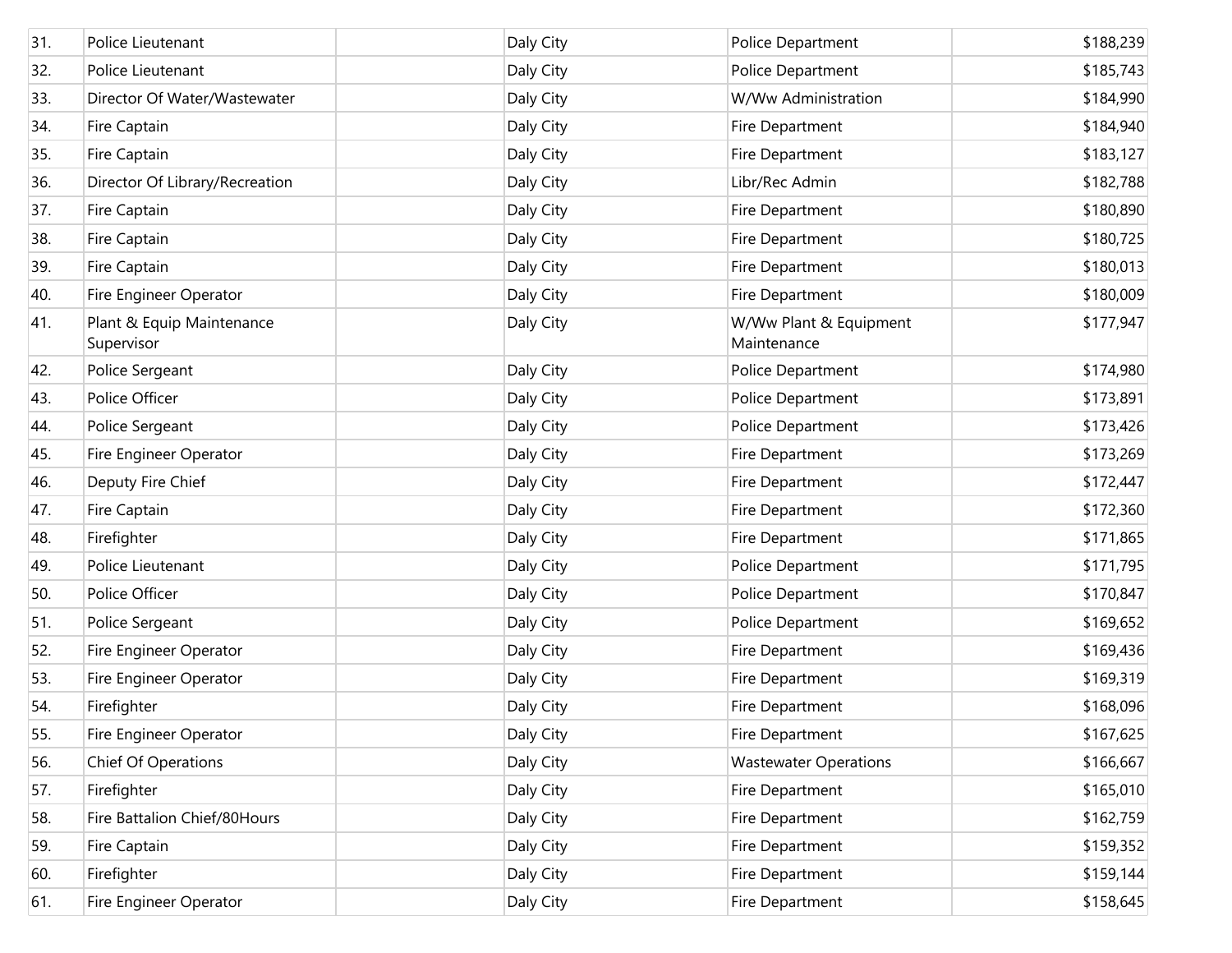| 62. | Fire Captain                       | Daly City | Fire Department            | \$158,284 |
|-----|------------------------------------|-----------|----------------------------|-----------|
| 63. | Fire Engineer Operator             | Daly City | Fire Department            | \$158,167 |
| 64. | Fire Engineer Operator             | Daly City | Fire Department            | \$157,096 |
| 65. | Firefighter                        | Daly City | Fire Department            | \$156,758 |
| 66. | Fire Safety Inspector II           | Daly City | Fire Department            | \$156,539 |
| 67. | <b>Assistant City Attorney</b>     | Daly City | City Attorney's Office     | \$156,118 |
| 68. | Police Sergeant                    | Daly City | Police Department          | \$155,661 |
| 69. | Police Officer                     | Daly City | Police Department          | \$154,493 |
| 70. | Police Officer                     | Daly City | Police Department          | \$153,653 |
| 71. | Firefighter                        | Daly City | Fire Department            | \$152,894 |
| 72. | Planning Manager                   | Daly City | <b>Ecd Planning</b>        | \$152,236 |
| 73. | Library Service Manager            | Daly City | Library Program            | \$151,850 |
| 74. | Police Sergeant                    | Daly City | Police Department          | \$151,592 |
| 75. | Fire Engineer Operator             | Daly City | Fire Department            | \$151,362 |
| 76. | Police Officer                     | Daly City | Police Department          | \$150,779 |
| 77. | Police Officer                     | Daly City | Police Department          | \$150,779 |
| 78. | Firefighter                        | Daly City | Fire Department            | \$150,529 |
| 79. | Police Sergeant                    | Daly City | Police Department          | \$147,998 |
| 80. | Fire Captain                       | Daly City | Fire Department            | \$146,868 |
| 81. | Fire Engineer Operator             | Daly City | Fire Department            | \$146,208 |
| 82. | Police Officer                     | Daly City | Police Department          | \$146,179 |
| 83. | Fire Safety Inspector II           | Daly City | Fire Department            | \$144,958 |
| 84. | Police Officer                     | Daly City | Police Department          | \$144,394 |
| 85. | Police Officer                     | Daly City | Police Department          | \$143,696 |
| 86. | Firefighter                        | Daly City | Fire Department            | \$143,501 |
| 87. | Firefighter                        | Daly City | Fire Department            | \$143,409 |
| 88. | Police Officer                     | Daly City | Police Department          | \$142,242 |
| 89. | Police Officer                     | Daly City | Police Department          | \$141,784 |
| 90. | Police Officer                     | Daly City | Police Department          | \$141,565 |
| 91. | Firefighter                        | Daly City | Fire Department            | \$141,213 |
| 92. | <b>Recreation Services Manager</b> | Daly City | Parks & Rec Administration | \$140,689 |
| 93. | Fire Captain                       | Daly City | Fire Department            | \$140,325 |